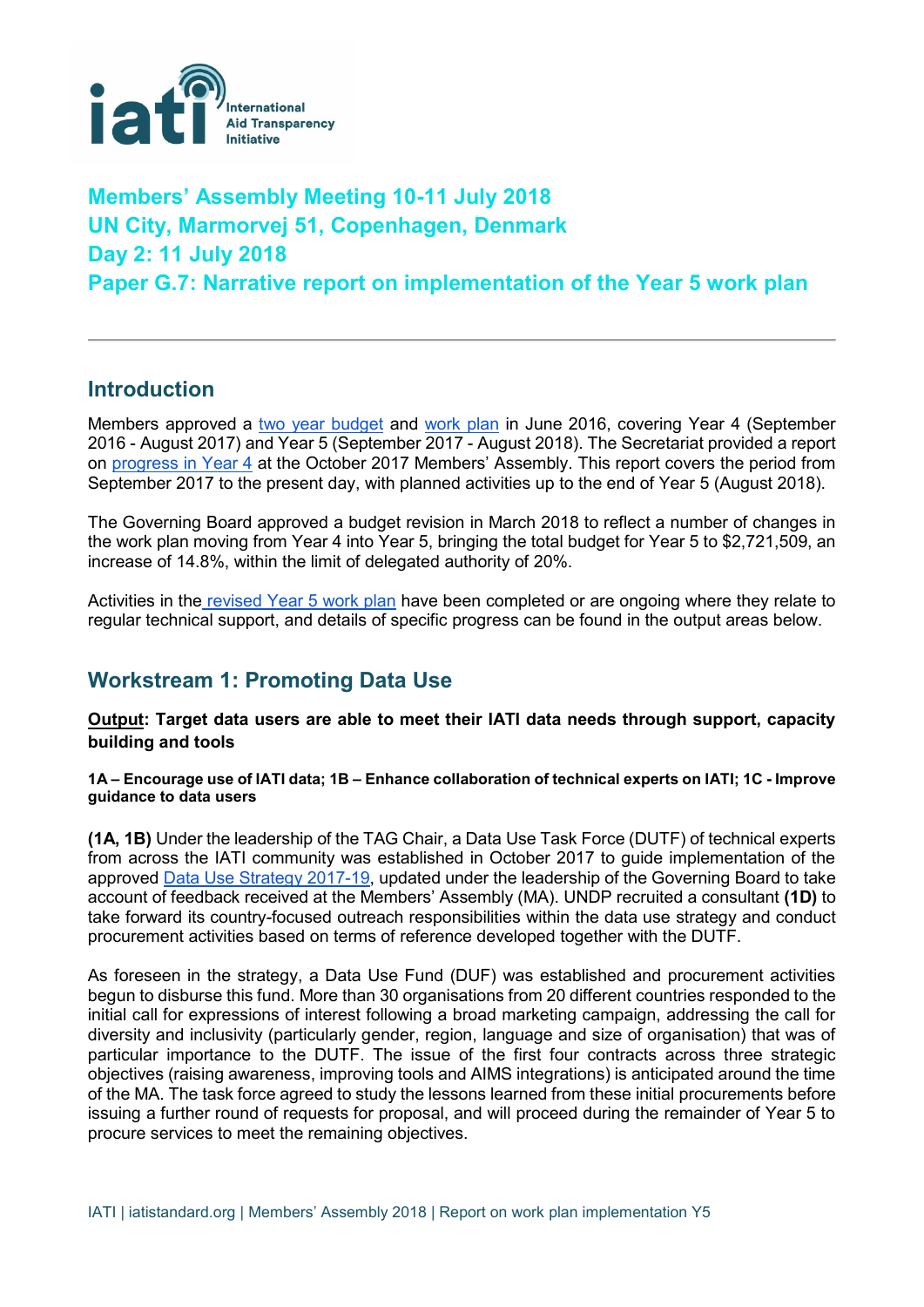The budget revision added data use activities at country level in support of the Data Use Strategy implementation and these have so far taken place in Ghana and Montenegro.

IATI participated in activities around UNESCO World Press Freedom Day (WPFD) in May 2018 in Accra, Ghana, bringing together 50 young journalists to receive comprehensive training on IATI data use for journalism as well as a prominent IATI booth at the venue. This event sparked keen interest and a number of further activities including webinars for professors and other teaching staff at journalists' schools and classroom trainings for journalists in other regions are under consideration in order to further promote IATI data use by journalists and other watchdog organisations.

IATI co-hosted an introduction seminar jointly with the Ministry of Foreign Affairs Montenegro and UNDP Montenegro in early June, bringing together over 35 participants from the region to share their experiences on development data policies and practices. The objective of the event was to discuss the requirements for data management systems that are specific to those countries and to advocate for the supporting role IATI can play in this regard. Interest is high in the region in which many countries are both beginning to have aid programmes they wish to publicise and working towards EU accession in the coming years.

**(1C)** Significant improvements were made to d-portal.org including the ability to download subnational location data in CSV format, and updates to the way in which d-portal displays results which are clearer and simpler to read. A server upgrade in February has reduced costs, significantly redicing time for import and allowing d-portal.org to show more information.

*Where this activity relates to new guidance, it is reported under workstream 3, communications the development of the new IATI website.*

### **Workstream 2: Improving IATI data quality, breadth and depth**

**Output: Sustainable support services enable new and existing publishers to supply high quality IATI data that meets users' needs**

#### **2A – Contribute to good quality data supply with support to existing and new publishers; 2C – Improve support and guidance to publishers**

**(2A)** The total number of publishers has increased to 787 as of July 1st with almost 1,015,000 activities published. Prominent new IATI publishers during the fourth quarter include the UN Environment Programme (UNEP), International Organisation for Migration (IOM) and Office for the Coordination of Humanitarian Activities (OCHA) Country Based Pooled Funds and Caribbean Development Bank. The International Monetary Fund (IMF) has registered and has made a start in publishing a few activities, and the [Multilateral Investment Fund](https://www.fomin.org/) will be publishing shortly. The technical team is currently supporting the World Bank Trust Funds and UNIDO in preparing their IATI data for publication very soon.

**(2C)** Ongoing support to Grand Bargain signatories has resulted in a commitment from the International Federation of the Red Cross (IFRC) to publish in September 2018, as well as an overall increase in the number of Grand Bargain signatories publishing to Standard v.2.02 or later, from 20 in June 2017, up to 31 in March 2018.

The technical team provided support to over 20 organisations transitioning from CSV2IATI. In the lead up to the Belgian publishing deadline of 31 April for NGO partners, the Secretariat worked closely with Belgian federations in preparing training workshops in January and February, and authorised nearly 120 new IATI Registry publisher accounts to get all Belgian NGOs ready for publication.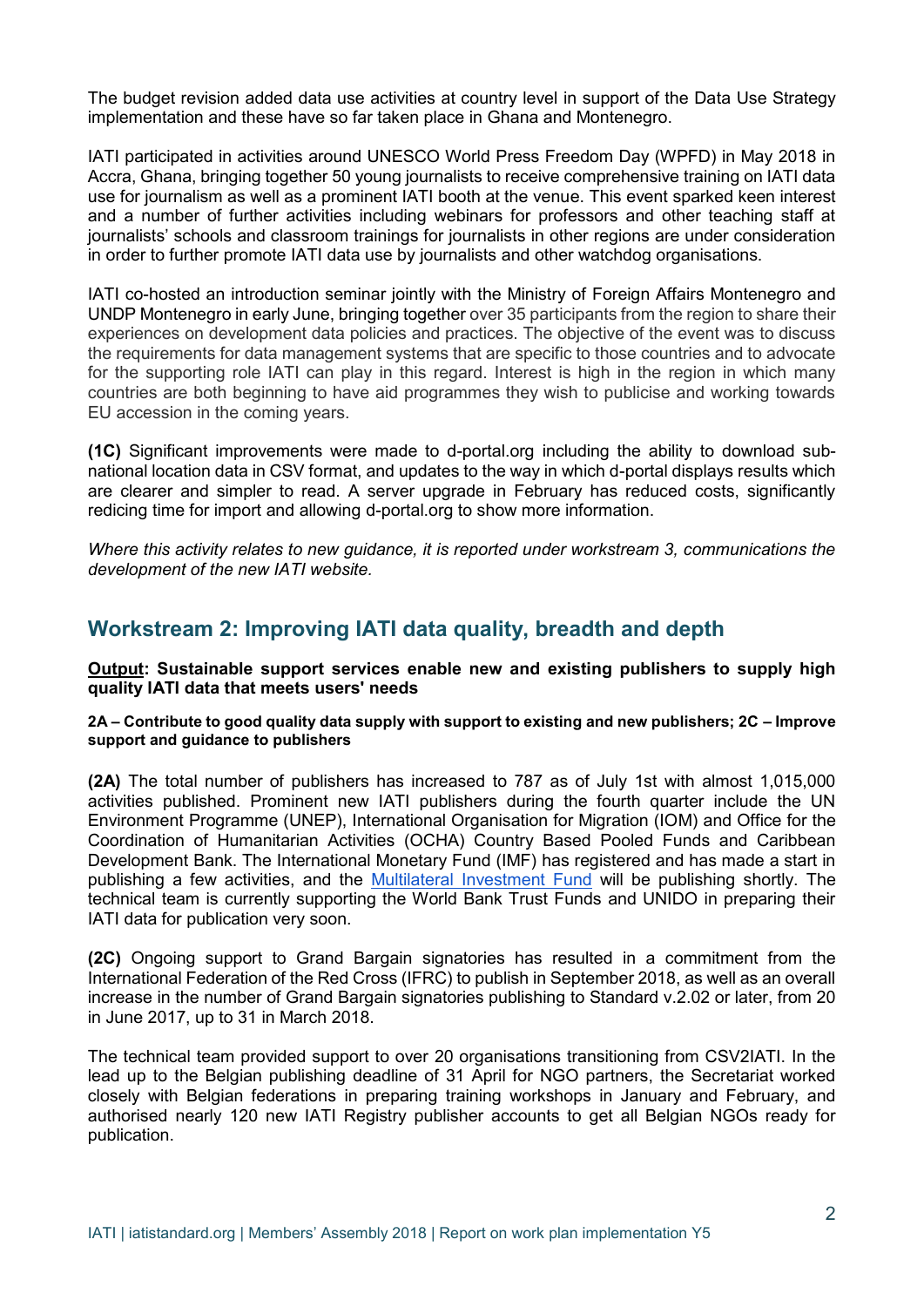The technical team dealt with an average of 92 new tickets per month and 462 email exchanges in Year 5, in addition to responding to 340 Discuss queries and comments. At the request of the UNDP country office in Romania, technical team representatives provided transparency training in Bucharest in May bringing together IATI publishers from the wider region.

#### **2B – Building a pool of technical experts on IATI**

*This activity took place in the context of the Data Use Task Force reported within workstream 1.*

# **Workstream 3: Maintaining and strengthening IATI systems**

#### **Output 3.1: IATI's technical infrastructure is maintained and developed to ensure long term sustainability and reliability**

#### **3A – Technical infrastructure**

V2.03 of the IATI Standard went live in February and 22 publishers have transitioned to this version so far. The IATI Registry was successfully migrated from one service provider Viderum to a new provider, Derilinx at the end of March 2018, resulting in an improved service and significantly fewer reported issues.

#### **Output 3.2: The IATI Standard continues to evolve to meet the needs of data users and publishers and reflects the changing open data environment**

#### **3B - Management of the Standard; 3C - Technical Advisory Group (TAG)**

**(3B)** Nineteen members of the IATI community met for a developer workshop in Manchester, England in January to find ways to improve collaboration between the technical team and the IATI developer community. During the workshop, the participants mapped the existing IATI technical tools, starting with the 15+ tools managed by IATI's technical team, and worked to agree on a categorization of the tools that are core, support the standard, are useful to the development of the standard or are non-core.

**(3A)** On the basis of the advice of the technical team and the Manchester workshop, the Governing Board approved in January to outsource development and the first year's maintenance of the Datastore. Draft specifications were developed by the technical team and shared for consultation via IATI's community form Discuss in April. Terms of Reference (TORs) were finalised and UNOPS began procurement for the services in July, with development expected to begin in Year 5 and continue into Year 6 (September 2018 onwards).

In relation to Standard management and upgrades, a proposal conceived at the 2017 TAG has been presented to this MA on [deprecation of version 1 of the Standard.](https://www.aidtransparency.net/wp-content/uploads/2018/06/B.-Proposal-on-deprecation-of-Version-1-of-the-IATI-Standard.pdf) The Secretariat attends meetings of the Working Party on Statistics (WP-Stat) and reviews DAC published codelists and consultations to ensure that IATI remains aligned with updates made in the OECD DAC Creditor Reporting System (CRS).

**(3C)** No TAG meeting has taken place during Year 5 and this will instead take place in the first quarter of Year 6 (November 2018) in Kathmandu, Nepal. 2017 saw the introduction of the 'miniTAG' – a small-scale face-to-face meetup of IATI people to discuss a particular topic to increase, improve or use IATI data. The idea was developed in March, and since then members of the TAG community have hosted four miniTAG meetings in different countries and on various themes. Topics covered include traceability, machine learning, IATI data on agriculture and food security, geocoding and Creditor Reporting System (CRS) codelists.

# **Workstream 4 – Communications and Outreach**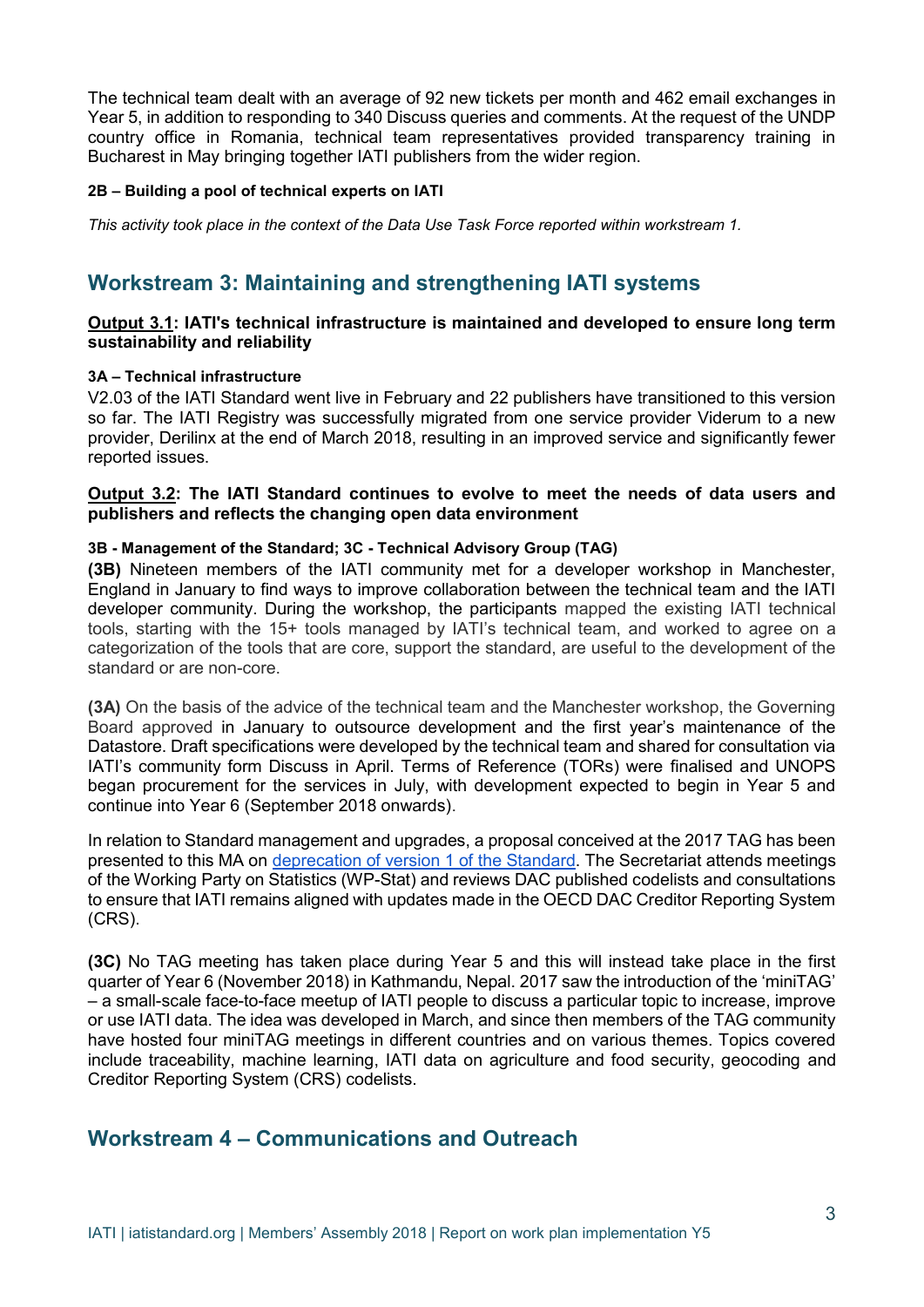**Output: IATI's new vision, strategy and brand is implemented, enabling it to achieve its political objectives and engage target audiences with clear information**

#### **4A – Outreach; 4B - Engagement; 4C – Communications; 4D – Website and 4E – Branding**

*For outreach and engagement updates, please also refer to activities reported under workstream 1.* 

**(4A)** IATI has been promoted by Secretariat and Board members in numerous events such as the Bristol Data Festival through d-portal demonstrations in the data bazaar, participation in a Global Partnership for Effective Development Cooperation (GPEDC) side-event and DI's Open House event. IATI was also represented by a Board member at a GPEDC Global Partnership Initiative workshop in Bonn, Germany, and during an informal Working Party on Statistics (WP-STAT) workshop on Total Official Support for Sustainable Development (TOSSD) in March, where the IATI Secretariat presented a proposal in which IATI could be used to carry out climate finance reporting at the Standing Committee on Finance (SCF17) in Bonn (a preparatory expert meeting before the UN Climate Change Conference COP23).

**(4A)** The Inter-agency Task Force on Financing for Development follow-up report launched at the ECOSOC Forum on Financing for Development (24 – 26 April) referenced IATI as technology that could increase transparency and accountability in development cooperation and help raise the general public willingness to provide support. During the same period, Secretariat staff participated in several formal sessions and side meetings with OECD and UN agencies in the margins of the UN Statistical Commission, advocating for the use of IATI in UN donor reporting as well as in any eventual TOSSD model.

**(4B)** With a strong commitment by the UN Secretary-General to increase transparency throughout the UN system, IATI Secretariat members have provided eight briefings to senior managers from UN agencies, funds and programmes and the UN Secretariat in January in New York, and addressed participants at a workshop for 25-30 UN and non-UN agency representatives organised by IOM in Geneva in March, focusing on IOM's experiences as a new publisher.

**(4C)** The Annual Report was launched in April 2018 in a new concise format and received a 10% increase tweet impressions on Twitter compared to the 2017 Annual Report. Monthly bulletins and fortnightly TAG newsletters were used as a means to keep the community systematically informed of IATI business, and Board minutes were shared through the website. Tools such as Discuss and Yammer have been used regularly by different groups across the IATI community to exchange and discuss matters of strategic importance and to keep a record of conversations, decisions and documents, and Zoom webinar capacity was added as a tool available to support increasingly frequent working group virtual meetings.

**(4D)** Based on detailed research carried out in 2017, the Secretariat has worked extensively with a new agency and technical editor to build an entirely new website that will contain updated content in all sections, drawing together all of IATI's different websites under a single url. A style guide was produced to guide the development of content, and early sections were shared with the IATI community for initial feedback. (4E) The new website will be launched during the 2018 MA and will feature all of the new branding revealed at the 2017 MA.The website project was delivered on time and on budget, in line with the revised Y5 work plan.

### **Workstream 5: Institutional arrangements**

**Output: IATI governing bodies are supported to make timely decisions and act efficiently in driving the initiative forward.**

**5A – Effective Governance; 5B – IATI Transition for hosting and new business model**

**(5A)** Memberships have increased to a total of 90 with the addition of two CSOs (World Vision